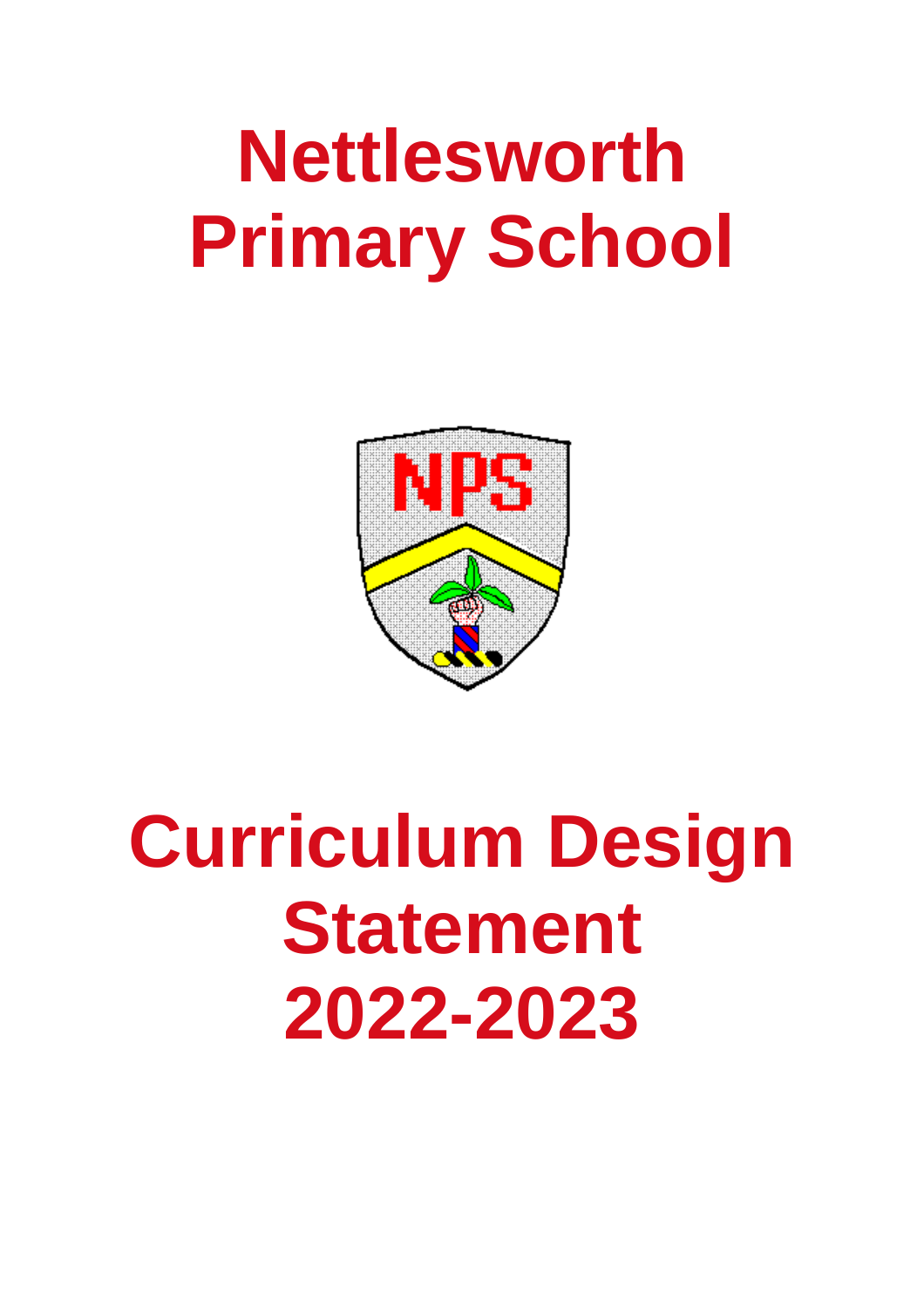# **Nettlesworth Primary School Curriculum Design Statement**

#### **Intent**

At Nettlesworth Primary School, we have designed our curriculum with the intent that all children must have the building blocks to become successful adults in terms of being able to gain employment, live healthy lifestyles, be moral citizens and to take opportunities to extend their horizons.

These themes are central to our vision: **Inclusion, Pupil Voice and Respect.**

In recognition of the context of the start points of many of our children, we have a strong focus on the teaching and learning of maths and English as lack of skills in these areas can impact future career options.

As we hope that our children will aspire to a range of careers and personal interests in the future, and to ensure that they gain knowledge and skills across all subjects, we designed our curriculum to cover not only the statutory aspects of the National Curriculum but to take account of our local mining and agricultural heritage.

The curriculum at Nettlesworth Primary is designed to provide a broad and balanced education that meets the needs of all children. It provides opportunities for children to develop as independent, confident and successful learners, with high aspirations, who know how to make a positive contribution to their community and the wider society. The curriculum ensures that academic success, creativity and problem solving, reliability, responsibility and resilience, as well as physical development, well-being and mental health are key elements that support the development of the whole child and promote a positive attitude to learning. The curriculum celebrates the diversity and utilises the skills, knowledge and cultural wealth of the community while supporting the children's spiritual, moral, social and cultural development, ensuring that children are well prepared for life in modern Britain.

Our key aim is that when children leave us to move on to secondary school, they have:

- confidence in themselves and their attitudes to learning
- a firm grasp of basic skills
- recognise that there is life and opportunities beyond Nettlesworth
- aspiration to they need to aim high and challenge themselves to achieve great things in the future whether that means a job or travel
- A strong sense of moral purpose and respect for others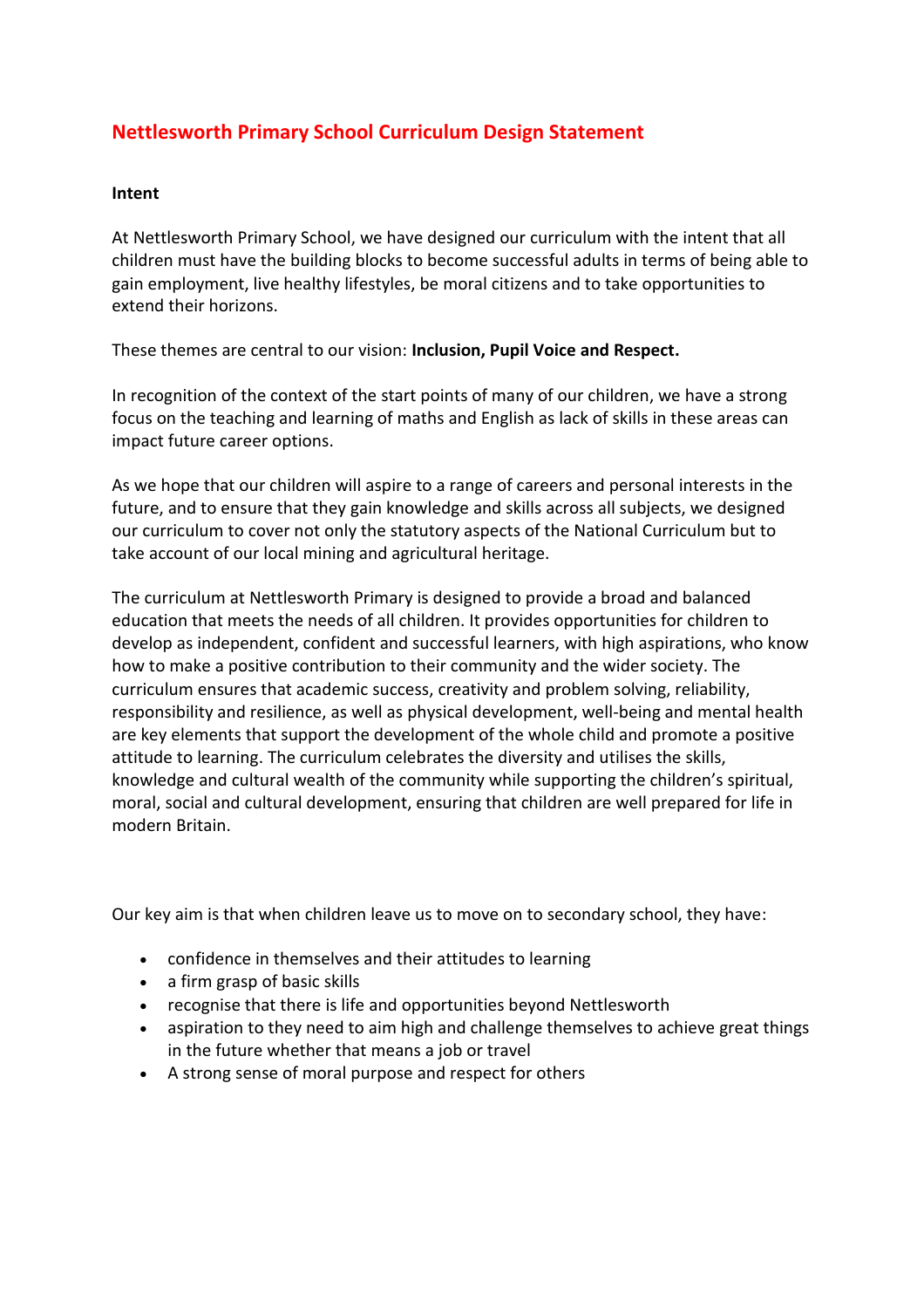#### **A coherently planned academic curriculum**

Here you will find an overview of the EYFS framework and the Curriculum offer for children in Years 1 to 6. There are also sections on Spiritual, Moral, Social and Cultural Development (SMSC), Rights Respecting Ethos and British Values.

The curriculum incorporates the statutory requirements of the National Curriculum 2014 and other experiences and opportunities which best meet the learning and developmental needs of the children in our school.

In **EYFS** the curriculum is heavily child initiated with children choosing the topics or areas they wish to study. This is done on a half termly basis via consultation with adults and children.

In **Key Stage 1** children follow National Curriculum guidelines but within this there is still the opportunity for child initiated topics to be covered. To date these have included The World, Pirates, Light and Dark, Undersea and Vehicles.

In **Key Stage 2** using the National Curriculum, teachers have planned and developed exciting topic titles which connect discrete subjects together with strong links. Each subject is given individual time so that children can learn many skills and have a broad and balanced curriculum. It also allows children the opportunity to develop talents in a wide variety of skills and disciplines.

We are a [UNICEF Rights Respecting School](http://www.nettlesworth.durham.sch.uk/pupils/rights-respecting-school/) and as such give children the opportunity to explore global issues within their curriculum. Children therefore learn about issues such as Fair Trade, Land Mines, Refugees and Endangered Species.

This approach to the curriculum and learning we feel gives us a broad and balanced curriculum which allows children to have a voice in what and how they learn whilst also equipping them with the necessary skills they need in order to be effective learners.

#### **Implementation**

 Our curriculum design is based on evidence from cognitive science; three main principles underpin it:

1) Learning is most effective when spaced rather than blocked.

2) Interleaving helps pupils to discriminate between topics and aids long-term retention

3) Retrieval of previously learned content is frequent and regular, which increases both storage and retrieval strength.

• In addition to the three principles we also understand that learning is invisible in the short-term and that sustained mastery takes time.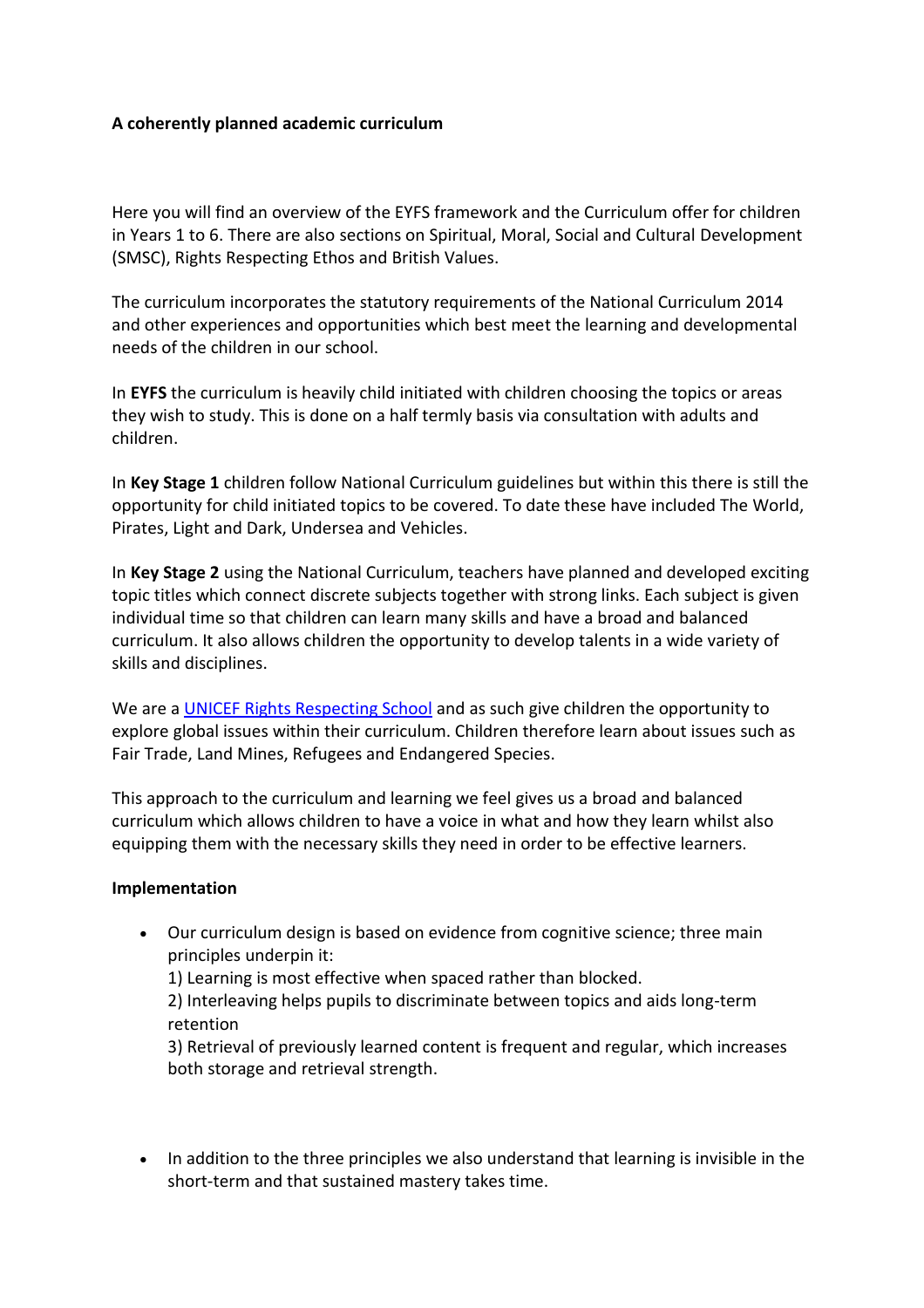• Some of our content is subject specific, whilst other content is combined in a crosscurricular approach. Here at Nettlesworth Primary School we have introduced a creative curriculum based around the Cornerstones Curriculum, a nationally recognised approach for delivering outstanding learning opportunities for children.

#### **What is the Cornerstones Curriculum?**

The Cornerstones Curriculum is a creative and thematic approach to learning that is mapped to the 2014 Primary National Curriculum to ensure comprehensive coverage of national expectations. Our new curriculum will be delivered through Imaginative Learning Projects

(ILPs) which will provide a rich menu of exciting and motivating learning activities that make creative links between all aspects of our children's learning. We have designed our curriculum by choosing ILPs that meet our students needs and abilities.

We believe children learn better when they are encouraged to use their imagination and apply their learning to engaging contexts. Our curriculum will provide lots of learning challenges throughout the academic year that will require children to solve problems, apply themselves creatively and express their knowledge and understanding effectively across the curriculum.

#### **How it Works?**

The Four Cornerstones of Learning provide the structure on which to build your curriculum. We call these Engage, Develop, Innovate, and Express.

Engage – hook children in with a memorable experience.

Develop – allow children time to gather the skills and knowledge they need to develop a deep understanding.

Innovate – offer creative experiences that allow children to apply their skills, knowledge and understanding.

Express – provide the space and time for reflecting, evaluating, and celebrating learning.

To find out more about these stages please click on the link through to Cornerstones website to find out more:

https://cornerstoneseducation.co.uk/

Continuous provision, in the form of daily routines, replaces the teaching of some aspects of the curriculum and , in other cases, provides retrieval practise for previously learned content.

 Opportunities for child voice are planned at the beginning of each new topic and this is used to inform the learning for each topic to ensure relevance.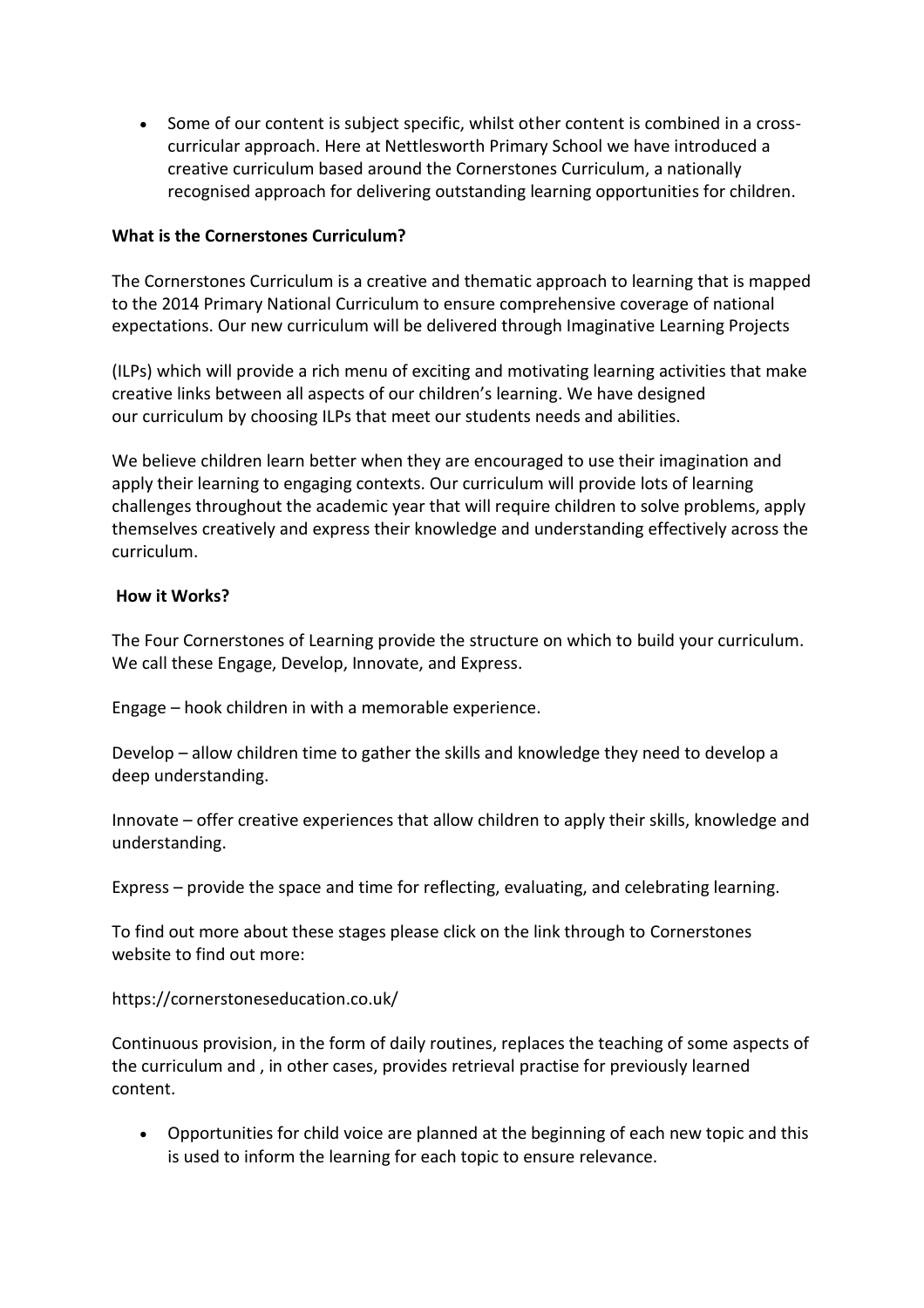- The curriculum provides children with memorable experiences, in addition to diverse and rich opportunities from which children can learn and develop a range of transferable skills.
- The children's own community, its heritage and traditions are frequently used as a starting point for engaging interest. We have strong and varied links, as well as engagement with the local community, to enrich children's learning experiences.
- The school's curriculum is broad and balanced. The school makes a conscious effort to engage with drives that will enable further development and excellence in specific areas and has achieved the Primary Science Quality Mark at Bronze level. The outdoor environment and the local community are considered an opportunity for active learning for all our children. The school grounds have been developed so they can enrich different curriculum areas, particularly science. We are a Forest School and are committed to ensuring that all learners have access to good quality educational experiences beyond the classroom walls, and for engaging in an ongoing process to ensure frequent, continuous and progressive learning outside the classroom opportunities are integrated into the curriculum.
- We are an **Inclusion Quality Mark** School, who focuses on the pursuit of outstanding teaching and learning and creating an environment in which every student, including those who do not have disabilities, has the opportunity to flourish.
- We are a **NACE** accredited school (an award in recognition of school-wide highquality provision for more able learners within a context of challenge for all) and ensure there is a whole school commitment and a clear focus to providing for More Able Gifted and Talented pupils. We provide pupils with a wide range of experiences and opportunities individualised to their personal needs and interests. Parents are closely involved in the education of their child and are consulted about their provision.
- As a Rights Respecting **Gold** School, we place the **UNCRC** (United Conventions of the Rights of a Child) at the heart of its planning, policies and practice. The school has a Rights Respecting Ethos, where children are empowered to become active citizens and learners.
- We hold the Sainsbury's Games Platinum Award. The Platinum Award was launched 2017 as an extension of the School Games Mark to reward schools who have maintained consistently high standards with their school sport provision.
- We have been awarded the AfPE quality teaching mark for PE for 2018 2021. We are so proud of all of the amazing and hard work that goes on in PE in school and are delighted that our hard work has been recognised.
- A varied timetable for extra-curricular activities is offered by the school, with clubs that support the core curriculum offer, as well as those which develop specialist skills, such as fencing, whilst also extending the range of children's experiences. A primary focus of our curriculum is to raise aspirations, engender a sense of personal pride in achievement, and provide a purpose and relevance for learning.
- The school takes pride in providing a highly inclusive environment, where learners demonstrate high levels of enjoyment in their education and most make very good progress in most subjects and areas of learning. Children at all levels are helped to achieve their potential. Those who are most able are challenged and supported through being offered tasks which provide opportunities for greater depth and those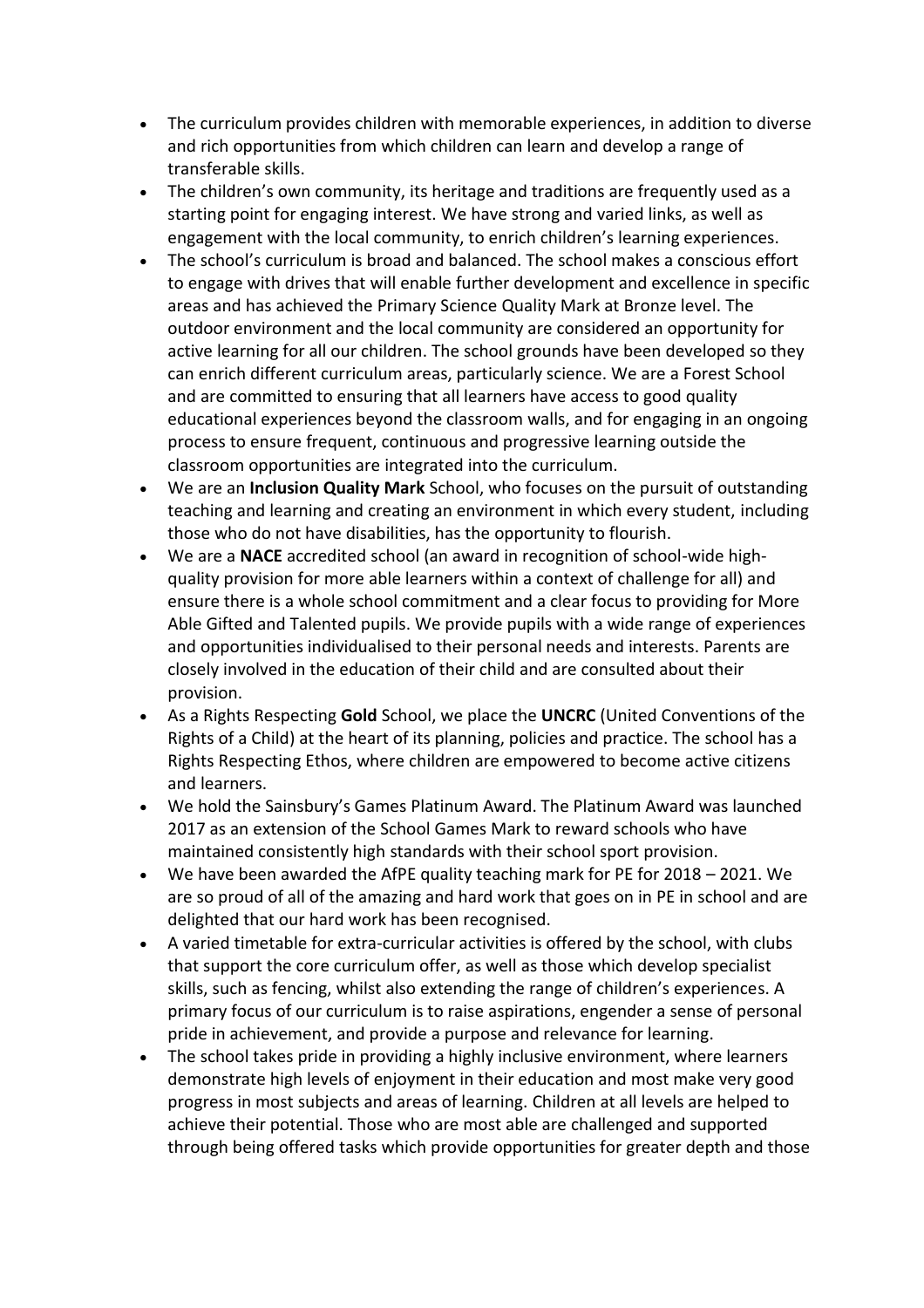who struggle are encouraged and given targeted support to embed skills, to develop at their own pace or simply to learn in a style that best suits their individual needs.

 Subject leaders play an important part in the success of the curriculum by leading a regular programme of monitoring, evaluation and review and the celebration of good practice contributes to the ongoing commitment to evolve and improve further. All subject leaders are given training and the opportunity to keep developing their own subject knowledge, skills and understanding, so they can support curriculum development and their colleagues throughout the school.

#### **Impact**

- The innovative practice across the school provides a strong foundation and opportunities for children to collaborate and develop social skills both indoors and out. This curriculum design ensures that the needs of individual and small groups of children can be met within the environment of high quality first wave teaching, supported by targeted, proven interventions where appropriate. In this way it can be seen to impact in a very positive way on children's outcomes. We track carefully to ensure pupils are on track to reach expectations of our curriculum.
- Enjoyment of the curriculum promotes achievement, confidence and good behaviour. Children feel safe to try new things. High quality visits and visitors to the school enhance the curriculum and provide opportunities for writing for a purpose.
- Children have opportunities to share their learning with each other, their parents and carers and other learners through school-based and external exhibitions, performances, competitions and events involving other schools. Developing their independence and motivation as learners and their sense of responsibility as future citizens is at the heart of all our teaching and learning.

# **Early Years Foundation Stage (EYFS)**

The Early Years Foundation Stage (EYFS) statutory framework is a government document that all schools and Ofsted-registered early years providers in England must follow. It sets standards for the learning, development and care of your child from birth to 5 years old. The standards ensure your child will learn and develop well and are kept healthy and safe.

The Early Years Foundation Stage (EYFS) has been reformed and there is a new EYFS framework that all schools and settings are now following as of September 2021. These national changes have been made to better support all young children's learning and development. It is also the aim that the new framework will better prepare children for the transition into key stage 1.

There are some elements of the EYFS that have not significantly changed and some that have. Below are some of the key points from the new EYFS reforms that include relevant changes which parents, carers and children may notice or experience.

 $\circ$  Staff will be spending less time on large amounts of written observations and assessments for evidence. This means they can spend more time supporting and engaging with the children and their learning and development needs.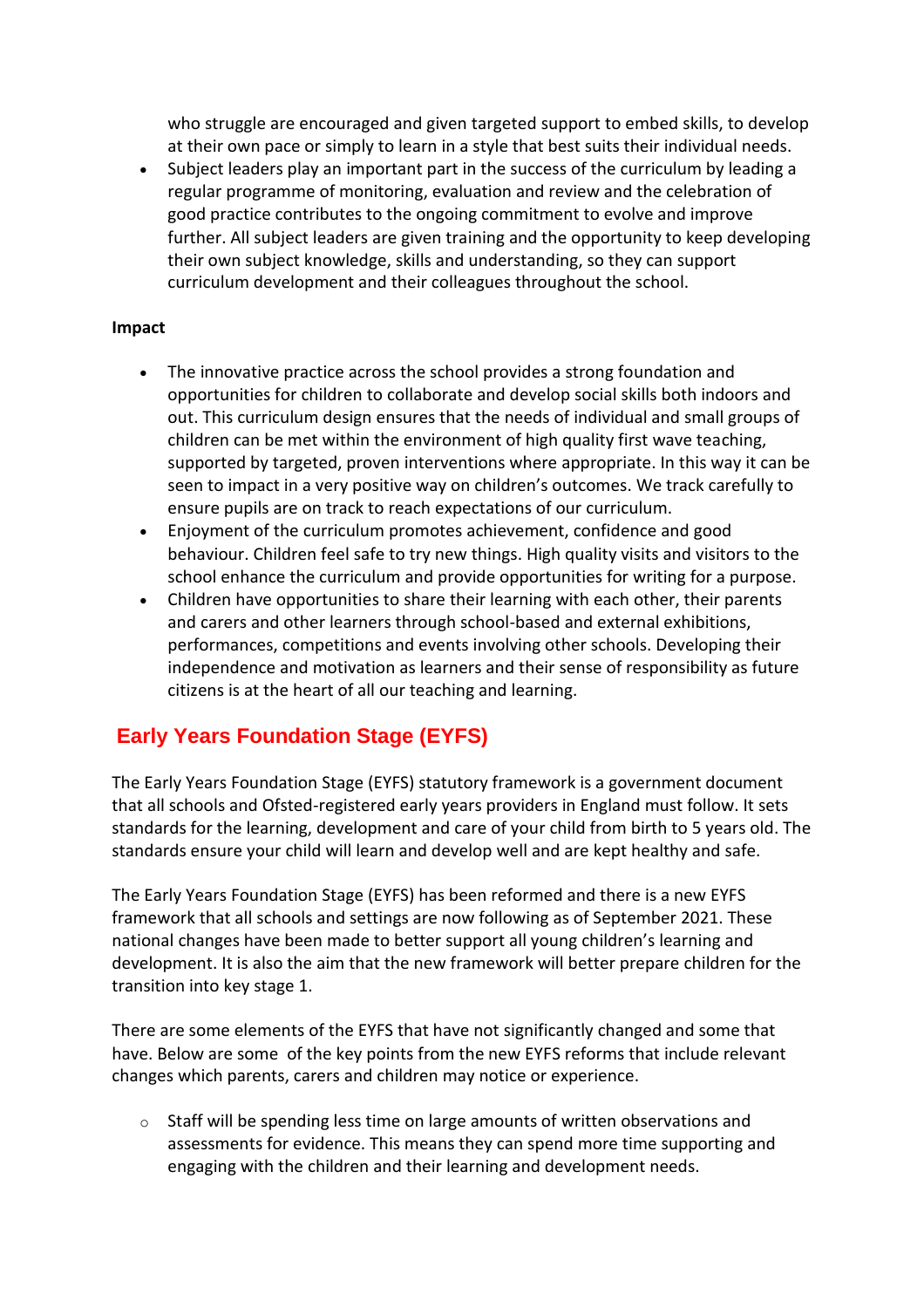- $\circ$  Children will no longer be assessed against statements from an age band e.g. (40-60months). Instead, staff will use their experience and knowledge to monitor if a child's learning and development is on track for their age.
- $\circ$  The Early Learning Goals at the end of reception have been changed to become more clear and concise. Staff will use their judgements to assess if the children have met these goals at the end of the EYFS and inform parents and carers.
- $\circ$  There is an emphasis on improving children's language and vocabulary through increasing opportunities for conversations, reading of a wide range of books and holding discussions.
- $\circ$  Literacy and Numeracy skills focused on in the EYFS have been adapted to better match up with the National Curriculum that starts in Year 1.
- o There is no longer an exceeding judgement at the end of EYFS. Children will instead be challenged to have a greater depth and understanding of ideas.
- o Safeguarding and welfare of children is still a priority, with the added mention of teaching children about the importance of good oral health and how to keep teeth clean and healthy.

# **What Will My Child Be Learning?**

The EYFS framework outlines seven areas of learning and development and educational programmes. There are three **prime** areas of learning, which are particularly important for your child's development and future learning:



There are four **specific** areas of learning, through which the prime areas are strengthened and applied:



Early years practitioners also use your child's needs and interests to plan challenging and enjoyable activities and experiences.

# **How Will My Child Be Learning?**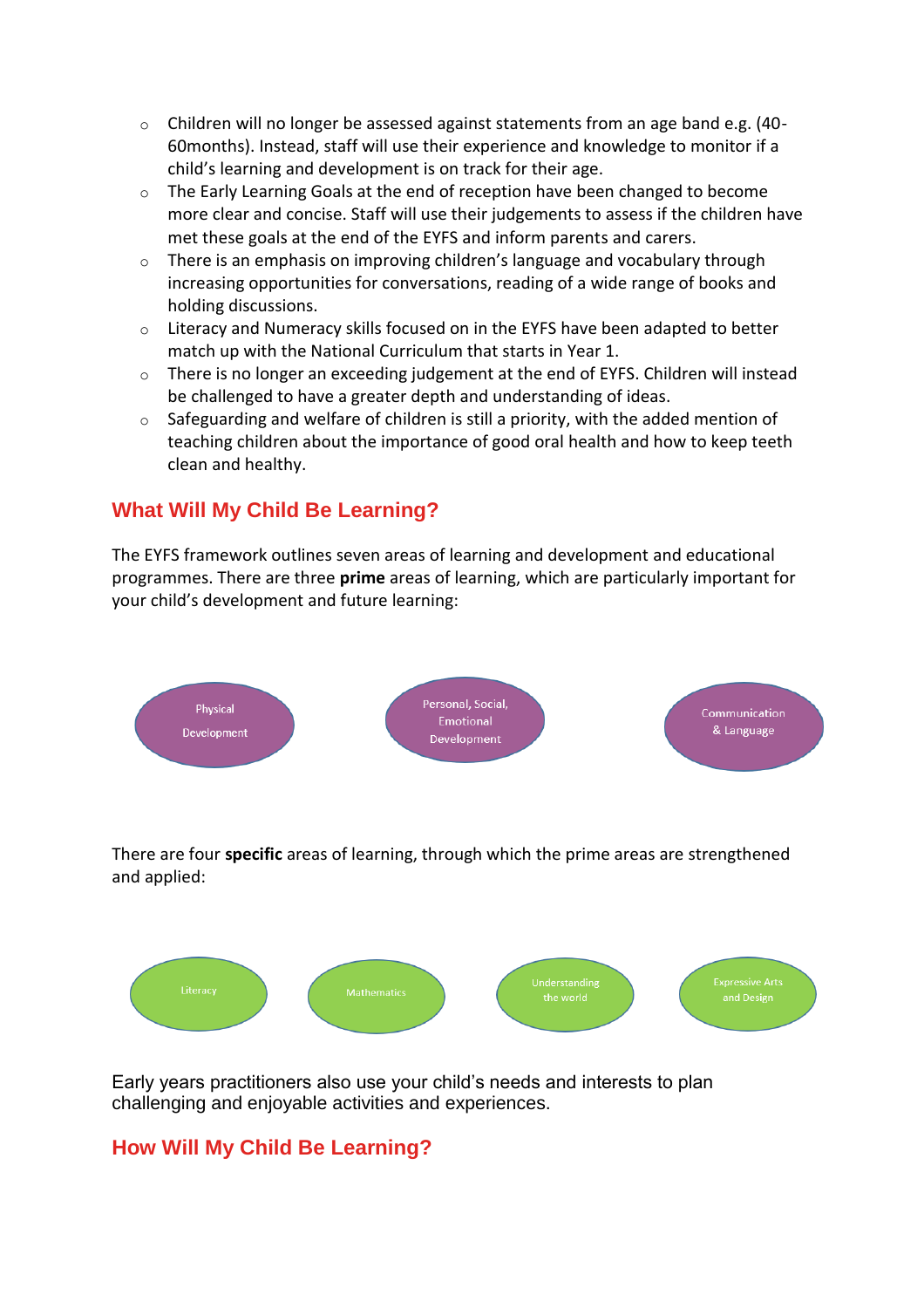The EYFS framework identifies the essential role of play in your child's development. It is through both child-led play and play guided by an adult that your child will develop confidence and relationships with others. Through play, EYFS practitioners will help your child to extend their vocabulary and develop their communication skills. A greater focus on teaching specific skills will occur as your child progresses through their reception year, which will help them to prepare for year one.

The EYFS framework identifies three characteristics of effective teaching and learning:



# **EYFS Curriculum Design Statement**

#### **Intent**

Our Early Years curriculum is based on the Early Years Foundation Stage (EYFS) Statutory Framework, Development Matters 2021 and Birth to 5 Matters. These documents set expectations for children to achieve by the end of the Reception year. Children joining Nettlesworth Primary School come from a range of settings with varied experiences; we aim to plan and deliver a carefully considered curriculum which meets the needs of all children. Our curriculum is ambitious and designed to give children, particularly the most disadvantaged, the knowledge, self-belief and cultural capital they need to succeed in life. It builds on what children know and can do, towards increasing knowledge and skills for their future learning.

At Nettlesworth there is a sharp focus on language and vocabulary development, increasing opportunities for conversations and ensuring that all children can communicate effectively. We provide children with a secure knowledge of phonics, which gives them the foundations for future learning and prepares them to become confident and fluent readers. Our school's approach to Early Reading and Synthetic Phonics is Systematic. This ensures that children learn to read words and simple sentences accurately by the end of Reception.

We provide an enriching, purposeful and stimulating learning environment both indoors and outdoors which promotes exploration and curiosity. Play is an incredibly important part in the learning process; this paired with adult-led tasks ensures we provide a balanced curriculum with the same academic ambitions for almost all children. For children with particular needs, such as those with SEN and/or disabilities, their curriculum is individualised to meet all of their needs.

#### **Implementation**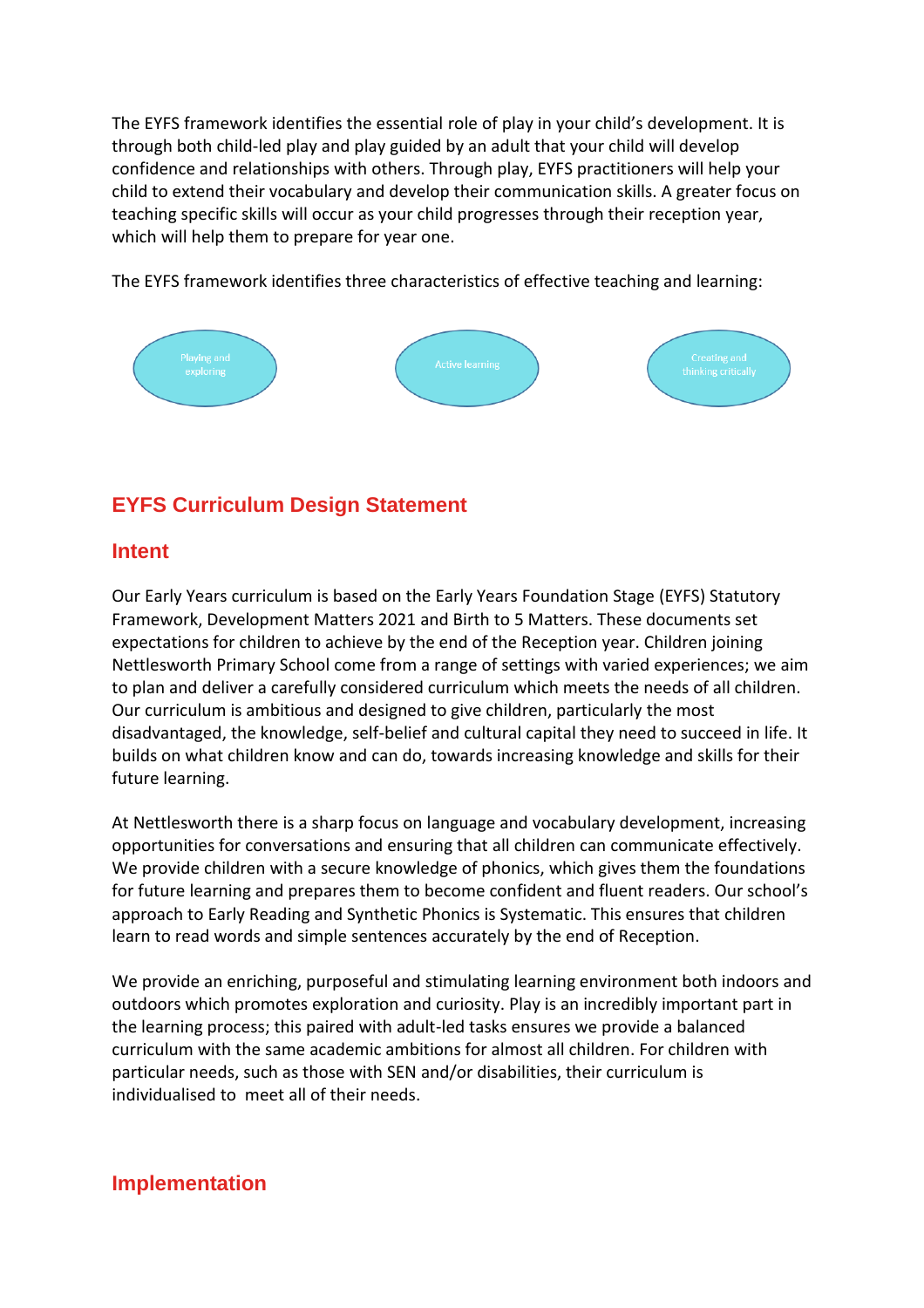At Nettlesworth Primary School our children benefit from meaningful learning across the curriculum, ensuring that the children are immersed in a 'language rich' environment through a variety of stories, non-fiction texts, songs and nursery rhymes. New vocabulary is introduced regularly linking to the topic of learning, through whole class and group circle times, as well as in child-initiated play through high quality interactions with the children. New vocabulary is modelled effectively by adults supporting the play provision which encourages the sharing of ideas and curiosity of the world around them.

All staff at Nettlesworth are trained in delivering high quality Systematic Synthetic Phonics, using the scheme; 'Read Write Inc.' This ensures that children practise their reading both at home and in school using books that match their individual phonic knowledge. Our staff present information clearly to children, promoting appropriate discussion about what they are being taught. We communicate well to check children's understanding, identify misconceptions and provide clear explanations to improve their learning. In so doing, we respond and adapt our teaching as necessary to ensure that all children make the best possible progress. Staff in the Early Years promote a love of reading by carefully planning adult-led Literacy lessons based around stories or books of interest which link to the topic of learning.

Our staff are knowledgeable about the teaching of Early Mathematics. We provide adult led Maths lessons where children can gain a greater understanding of a range of mathematical concepts. Following these sessions, the children are encouraged to apply their knowledge in their play; through the high quality provision provided. We ensure that children have sufficient practice to be confident in using and understanding numbers as well as delivering activities that provides a strong basis for more complex learning later on. Across EYFS, the teaching is designed to help children remember long term what they have been taught and to integrate new knowledge into larger concepts.

In EYFS, our resources are chosen to meet the children's needs and promote learning. Our curriculum is taught through a wide range of topics chosen by the children and their interests. It focuses on teaching a balance of skills and knowledge through play and is based on the needs of the current cohort. Regular assessments are carried out through observations, 'objective led planning', class/ group work and 1-1 sessions. The knowledge of the children is then used to inform future planning and to support any interventions that need to be put in place. Our curriculum and care practices promote and support children's emotional security and development of their character; giving clear messages to children about why it's important to eat, drink, rest, exercise, upkeep body and oral hygiene as well as being kind to one another.

Characteristics of Effective Learning are an integral part of the Early Years and are important when carefully considering the learning environment and the opportunities that will be available. They include 'finding out and exploring', 'being willing to have a go', 'being involved and concentrating' and being a 'creative and critical thinker'. Our learning environment is carefully planned with the Characteristics of Effective Learning in mind and are constantly adapted to meet the needs and interests of our children. As a team, we value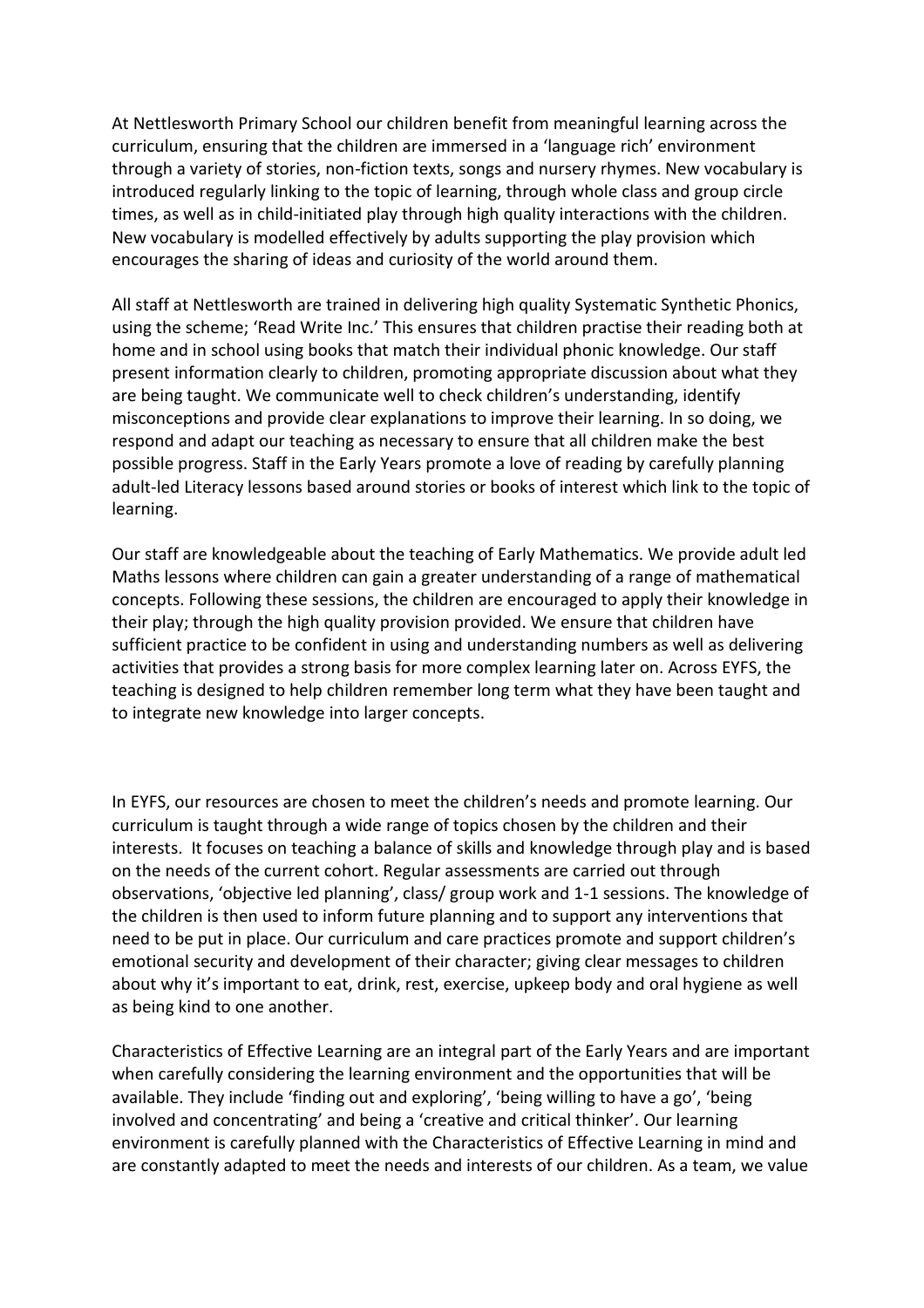the impact that provision can have and therefore have a range of opportunities for children to develop their Reading, Writing and Maths, but also fine and gross motor skills. These skills can be developed both indoors and outdoors and can be targeted through engaging activities that encourage curiosity and exploration.

In EYFS, we strive on developing strong and positive relationships with our families. Communicating effectively with parents is vital in ensuring good progress for our children. We communicate weekly through a home/school diary and provide information for parents about their child's progress regularly. Our parents are well informed about supporting their child's learning at home, including how to help their children learn to read in line with our Read Write Inc. phonics scheme. Parents also get the opportunity to share information, termly, about their child during a 1-1 initial parent meeting, this helps us plan a bespoke curriculum focused on the needs and interests of every child.

#### **Impact**

The impact of our curriculum on what children know, can remember and do is strong. Our children demonstrate this through being deeply engaged and sustaining high levels of concentration. Alongside this, our continuous assessment ensures that our children make good progress towards the Early Learning Goals and reach 'good level of development' by the end of the Reception year. It also ensures that children are 'Year 1 ready' and can continue to make good progress as they move on to the next steps in their journey.

Our children, including those from disadvantaged backgrounds, do well. Children with SEN and/or disabilities achieve the best possible outcomes. Our children develop detailed knowledge and skills across the seven areas of learning in an age-appropriate way.

By the end of reception our children use their knowledge of phonics to read accurately with increasing speed and fluency. They have the personal, physical and social skills they need to succeed in the next stage of their education and present as highly motivated individuals. They share and co-operate well, demonstrating high levels of self-control and respect for others. Our children consistently keep on trying hard, particularly if they encounter difficulties and have a very good understanding of our school ethos and expectations.

Most children achieve the early learning goals, particularly in mathematics and literacy. Our children enjoy, listen attentively and respond with comprehension to familiar stories, rhymes and songs that are appropriate to their age and stage of development. Our children demonstrate their positive attitudes to learning through high levels of curiosity, concentration and enjoyment.

Our curriculum is reviewed regularly to ensure that it meets the needs of our current cohort of children.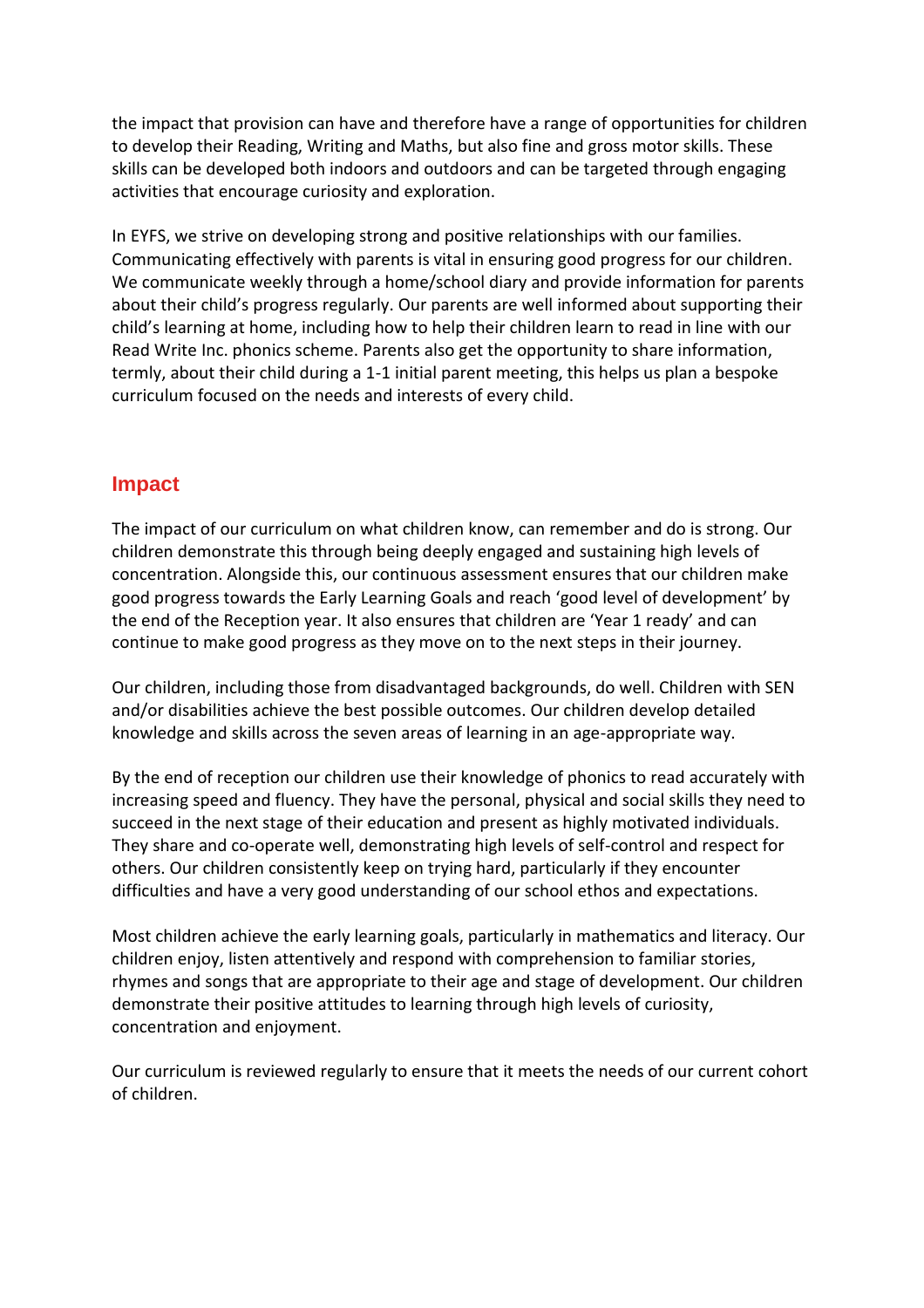#### **Forest Schools**

In EYFS, we use the woods and the forests, as a means, to build independence and self esteem in children. Topics are cross-curriculum including the natural environment. Personal skills of teamwork and problem solving are developed and the woodland environment is used to learn about more abstract concepts such as mathematics and communication.

### **Spiritual, Moral, Social and Cultural (SMSC)**

In our school our work with UNICEF/UNCRC on the Rights Respecting School agenda forms a vital part of and basis for all of our work in the area of SMSC.

All National Curriculum subjects provide opportunities to promote pupils' spiritual, moral, social and cultural development. Explicit opportunities to promote pupils' development in these areas are provided in religious education and the non-statutory framework for personal, social and health education (PSHE) and citizenship. A significant contribution is also made by the school ethos, effective relationships throughout the school, collective worship, and other curriculum activities.

#### *Spiritual Development*

Pupils' spiritual development involves the growth of their sense of self, their unique potential, their understanding of their strengths and weaknesses, and their will to achieve. As their curiosity about themselves and their place in the world increases, they try to answer for themselves some of life's fundamental questions. They develop the knowledge, skills, understanding, qualities and attitudes they need to foster their own inner lives and non-material wellbeing.

#### *Moral Development*

Pupils' moral development involves pupils acquiring an understanding of the difference between right and wrong and of moral conflict, a concern for others and the will to do what is right. They are able and willing to reflect on the consequences of their actions and learn how to forgive themselves and others. They develop the knowledge, skills and understanding, qualities and attitudes they need in order to make responsible moral decisions and act on them.

#### *Social Development*

Pupils' social development involves pupils acquiring an understanding of the responsibilities and rights of being members of families and communities (local, national and global), and an ability to relate to others and to work with others for the common good. They display a sense of belonging and an increasing willingness to participate. They develop the knowledge, skills, understanding, qualities and attitudes they need to make an active contribution to the democratic process in each of their communities.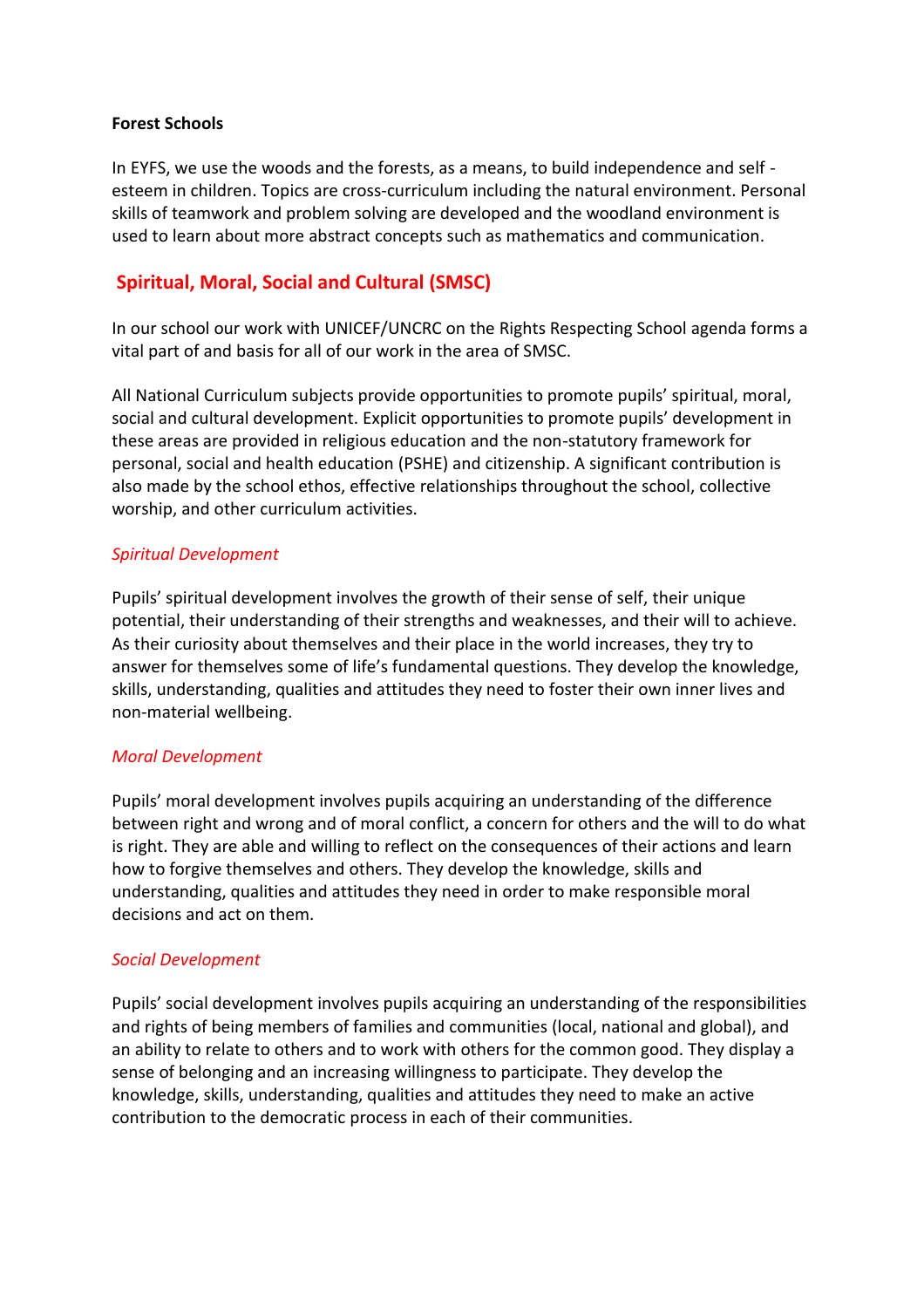#### *Cultural Development*

Pupils' cultural development involves pupils acquiring an understanding of cultural traditions and ability to appreciate and respond to a variety of aesthetic experiences. They acquire a respect for their own culture and that of others, an interest in others' ways of doing things and curiosity about differences. They develop the knowledge, skills, understanding, qualities and attitudes they need to understand, appreciate and contribute to culture.

#### *Promoting Personal, Social and Health Education and Citizenship*

The non-statutory guidelines for PSHE and citizenship are designed to help schools establish coherence and consistency, and to promote curriculum continuity and progression in pupils' learning. This in conjunction with our RRSA work provides a wide platform for our children to learn about their place in the world and develop into rounded individuals who are ready to take up their place in a multi-cultural, global world.

From September 2020, **Relationships and Health Education** has become statutory across all primary schools and this is taught in our school through a PSHE/SEAL spiral curriculum. This will ensure that PSHE/SEAL is embedded across the school and the children's knowledge is built upon each year.

PSHE is studied in six half-term units. Each topic has links to areas of the new statutory requirements.

Biological aspects of RSE are taught within the science curriculum, and other aspects are included in religious education (RE), through our UNCRC/Rights Respecting Schools ethos and safeguarding workshops.

Pupils also receive stand-alone sex education sessions delivered by a trained health professional.

Relationships education focuses on teaching the fundamental building blocks and characteristics of positive relationships including:

- o Families and people who care for me
- o Caring friendships
- o Respectful relationships
- o Online relationships
- o Being safe

These areas of learning are taught within the context of family life taking care to ensure that there is no stigmatisation of children based on their home circumstances (families can include single parent families, LGBT parents, families headed by grandparents, adoptive parents, foster parents/carers amongst other structures) along with reflecting sensitively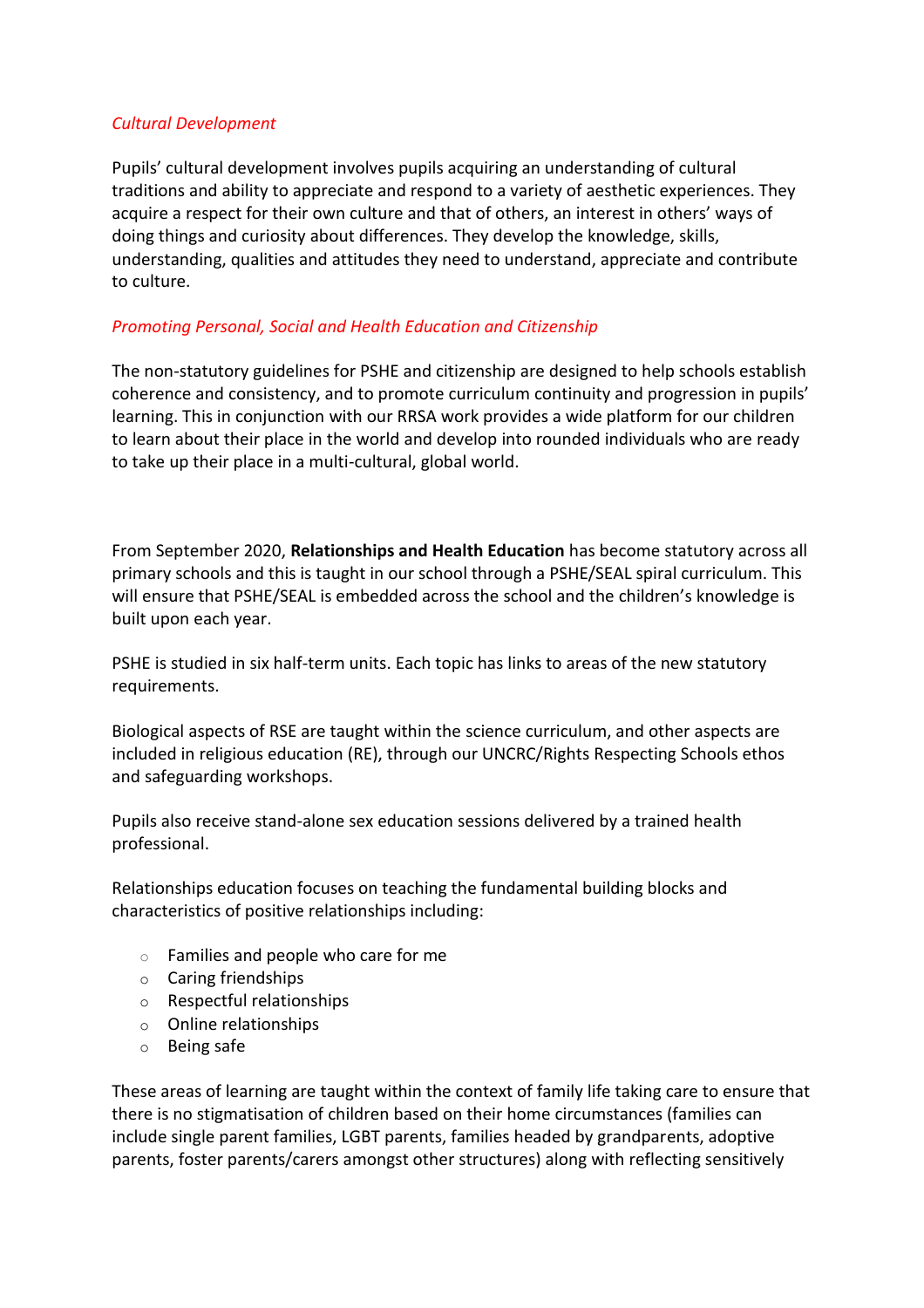that some children may have a different structure of support around them (for example: looked after children or young carers)

#### **British Values**

Schools have been asked to explain how they promote British values. So what are 'British' values? There are certain values that have been attributed to being British, by the government and some institutions.

#### **Reading**

Children begin their reading journey in EYFS where they learn the sounds that each letter makes. They are then shown how to blend these sounds to read words. We use phonics and Read, Write, Inc in EYFS and throughout school to teach children how to read. From first recognising sounds to being able to read fluently. Alongside, being shown how to blend, children are also given opportunities to learn high frequency words and common exception words. By the end of year 2, we hope that children are fluent readers and in Year 2 we begin thinking in greater depth about what children are reading, encouraging children to predict and infer meaning. Reading continues to be promoted throughout the school and children are exposed to authors and books that will help develop their imagination and love of reading.

#### **Writing**

Again the writing journey for our children begins in EYFS where children develop their fine motor skills in order to hold a pencil correctly. Children are then shown how to from letters. They are given many opportunities to write and as children move through school they gain stamina for writing at length and they are shown what they need to do to make their writing interesting and/or informative. Teachers plan interesting and engaging lessons for children using texts that model excellent writing.

#### **Numeracy**

At Nettlesworth Primary, we follow the National Curriculum covering the main topics of: number, place value, calculations, geometry and statistics. We use scholastic as a framework for planning. Each individual year group covers age specific material, progressing and building on last year's work. Children are given the opportunity to revisit these topics each term.

Numeracy is daily for 1 hour with extra time given for mental maths, arithmetic and times tables. We are part of the Great North Maths Hub where we share expertise with other schools in developing challenge for all children.

#### **Science**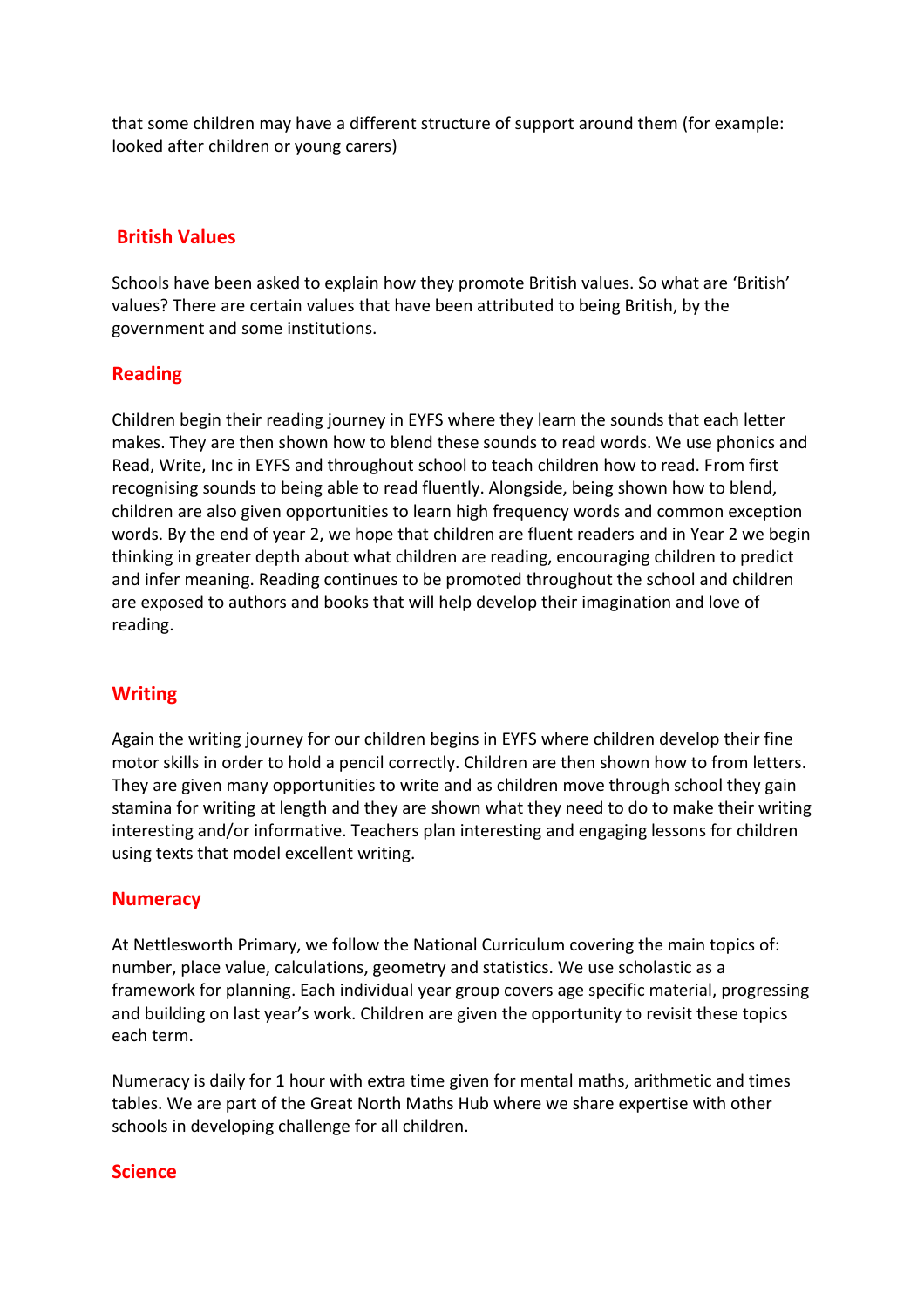At Nettlesworth Primary School, we teach science weekly as part of the curriculum. We follow the National Curriculum objectives for Science and plan exciting and imaginative activities based around these to capture children's imaginations and allow them to ask important questions about the world around them. We follow an investigation based curriculum and allow, wherever possible hands on experience of how things work.

# **Computing**

We deliver our computing lessons from the National Curriculum. The computing curriculum is made up of 4 key topic areas: ICT, E-safety, Digital Literacy and Computer Science.

In school we teach our children to use many forms of ICT such as : using digital cameras, tablets and computer hardware. Our children gain an understanding of how, where and when ICT is used in modern society and how they can apply ICT to their everyday lives. Children are taught to use a variety of software such as : Scratch to create algorithms and to learn coding skills and multimedia apps to create short stories and movies.

The curriculum is taught throughout school with seamless transitions where the work builds on what the child has learned the year before. We also (whenever possible) integrate our computing curriculum with other subjects such as history and science.

#### **History**

Pupils are given access to the past through structured teaching of important events in the history of Britain, Europe and other parts of the world. They are helped to build a clear chronological framework of the development of societies from ancient to modern times by making links across the different study units. They are given opportunities to investigate local history and to learn about and interpret the past from a range of primary sources.

# **Geography**

At Nettlesworth Primary School, our aim is to provide a Geography Curriculum that follows guidance set out by the Government in the National Curriculum and to provide a means of exploring, appreciating and understanding the world in which we live.

We aim to:

- Stimulate curiosity about the environment around us and the wider world.
- Develop geographical skills.
- Develop and understanding of the world by studying places close to us and further afield.
- Provide knowledge of the interaction between physical and human processes and how these affect the world.
- Provide opportunities for field work and exploration of the environment around us.

#### **Music**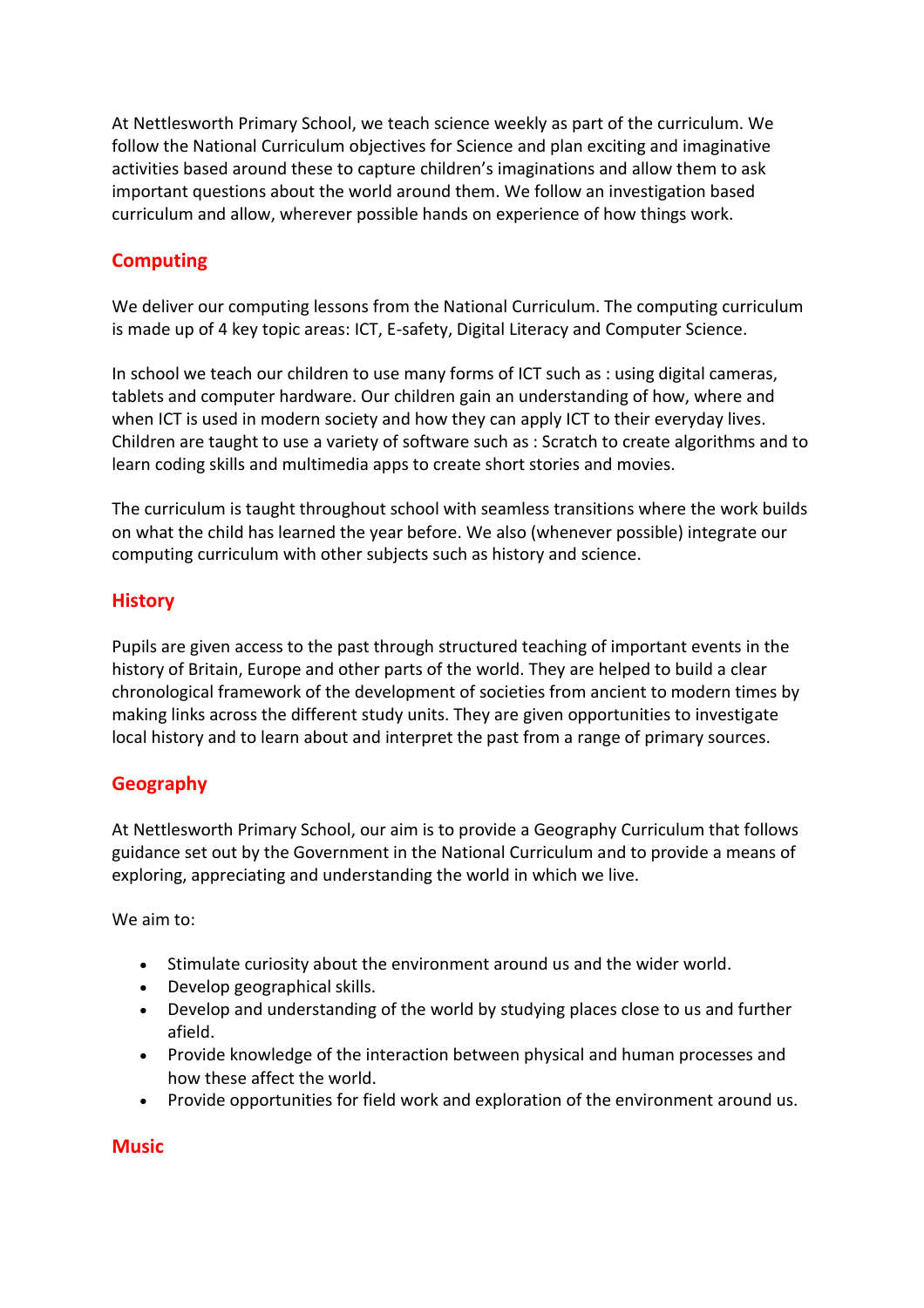Each class uses a Durham Music approved program called Charanga to deliver the Music Curriculum. This allows a broad range of styles, instruments and songs to be covered throughout the school. Children have regular opportunities to sing in assembly.

### **Art, Craft and Design**

We follow the National Curriculum Objectives for Art and plan different activities for each year group to give the children an opportunity to explore different mediums, materials, textures and form. Each year group studies different artists and this allows our children to experience a range of cultures and concepts.

# **Design Technology**

We meet the needs of the National Curriculum for Design Technology by ensuring our main focus of teaching is to give children real life problems and scenarios that give their design, production and evaluation a real life feel. Children have the opportunity to work with a range of different materials and focus across the school changes as the child gets older. We work with children to ensure they have experiences of working with construction, textiles, food among many other areas.

#### **Modern Foreign Languages**

Here at Nettlesworth Primary School, we believe that learning a foreign language provides a valuable educational, social and cultural experience in preparation for future life. We teach French from EYFS to Year 6 in a fun and enjoyable way through choosing interesting and relevant topics that will engage and stimulate learning and develop children's curiosity of language.

#### **Religious Education**

Religious Education makes a major contribution to the education of our children. It helps pupils develop knowledge and understanding of religion and of the differing religious and non-religious beliefs represented in Great Britain today. Children start to think about their own experiences, feelings, beliefs and values. In Religious Education our children learn about people from a wide variety of faiths and beliefs. As a result, children develop respect, tolerance and friendship. At Nettlesworth Primary School, we follow the Durham Syllabus and have planned Religious Education to ensure children can build up a picture of: Christianity, Buddhism, Hinduism and Sikhism.

#### **Physical Education**

Pupils receive two hours of timetable PE per week through which we develop the six areas of activity as set out in the National Curriculum- Dance, Games, Gymnastics, Athletics, Outdoor and Adventurous activities and Swimming. Children are given the opportunity to swim during KS2 and we aim for all pupils leaving the school to be able to swim at least 25m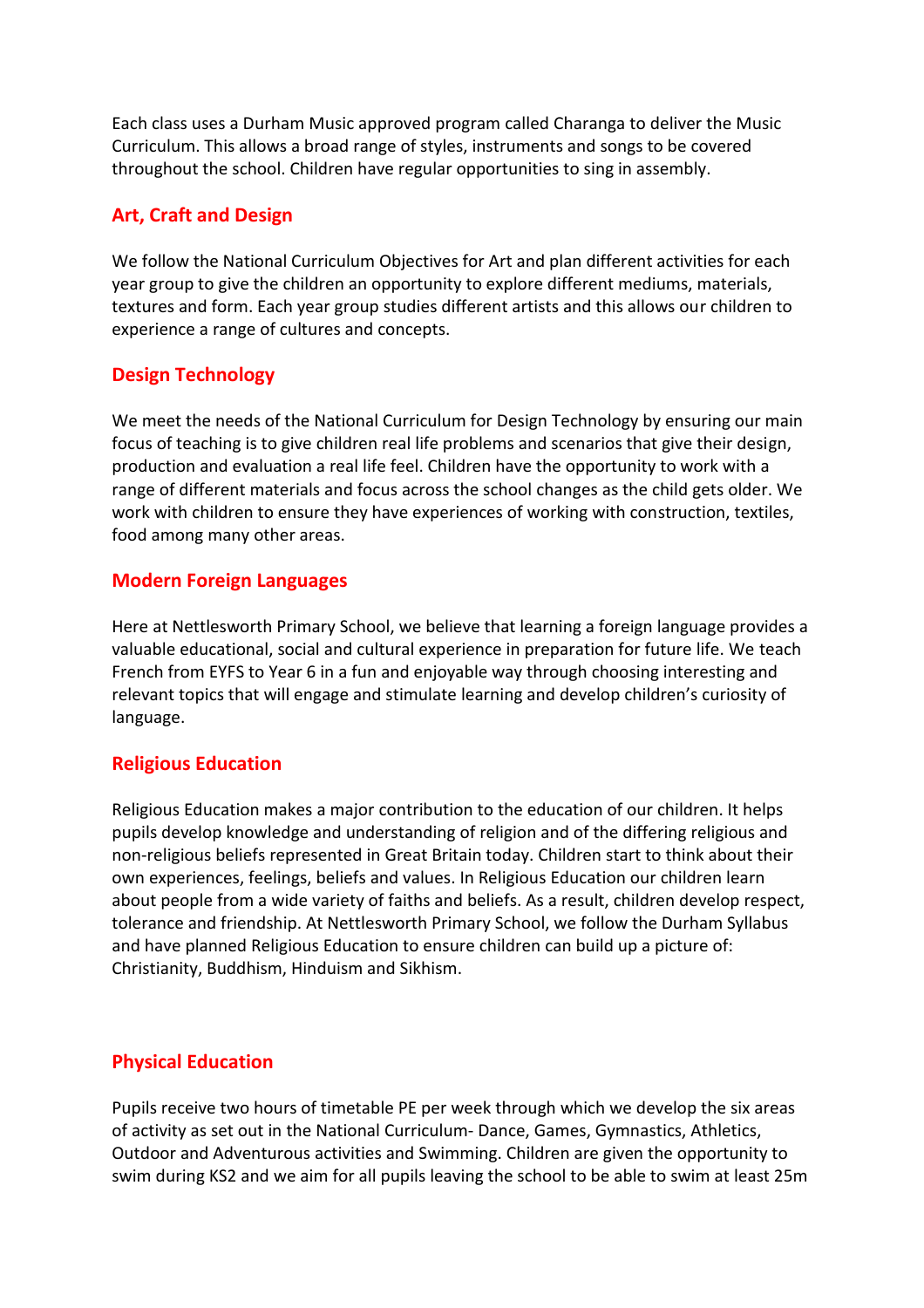in line with curriculum expectations. We also make sure children are involved in 30 minutes of activity per day through timetabled activities at break and lunch time provided by our Sports Leaders and Maths a Day. Sports taught throughout the school include football, tag rugby, netball, basketball, rounders, kwik cricket, hockey, golf, tennis aswell as athletics. All pupils take part in a range of festivals both within school between year groups and with other schools through Durham and Chester-Le-Street School Sports Partnership. We have weekly sports extra -curricular clubs including: multi-skills and Rapperdance.

# **British Values**

The [Department for Education](https://www.gov.uk/government/publications/promoting-fundamental-british-values-through-smsc) state that schools should "promote the fundamental British values of democracy, the rule of law, individual liberty and mutual respect and tolerance of those with different faiths and beliefs."

All of these values encompass elements of a child's [Spiritual, Moral, Social and Cultural](https://www.smscqualitymark.org.uk/what-is-smsc/)  [Development \(SMSC\).](https://www.smscqualitymark.org.uk/what-is-smsc/) SMSC Development takes place through all areas of the curriculum, including PSHE, R.E., History, Geography, Computing, Music, Art and D.T., P.E., Science, Maths, English and French.

At Nettlesworth Primary School we are committed to fundamental British Values and teach them in the following ways:

#### **Democracy**

Democracy is embedded at the school. Children are always listened to by adults and are taught to listen carefully and with concern to each other, respecting the right of every individual to have their opinions and voices heard. This is also supported by our PSHE curriculum which covers fairness, compromise and resolving conflict. Children also have the opportunity to air their opinions and ideas through our School Rights Respecting Council, Pupil Improvement Plan, Daily Circle Time and regular questionnaires. The concept of democracy is reinforced through KS2 History lessons (the Greeks) and assemblies which have addressed how general elections and parliamentary democracy works in the United Kingdom.

# **The Rule of Law**

The importance of the Rule of Law is consistently reinforced whether they are those that govern the class, the school or the country. Our school has rules which are embedded in our work every day. Each class also discusses and sets its own rules that are clearly understood by all and are seen to be necessary to ensure that every class member is able to learn in a safe and orderly environment. The Rule of Law is included in our PSHE curriculum. Our children are taught the value and reasons behind laws, both in school and in wider society. They understand that they govern and protect us, the responsibilities that this involves and the consequences when laws or rules are broken. The laws related to alcohol, drugs and tobacco are covered. Visits from authorities such as the Police and Fire Service, NSPCC and the School Nurse, the Year 6 Safety Carousel and Internet Safety Day help reinforce this message in our PSHE lessons. Designated British Value Assemblies, Rights Respecting Assemblies and Safeguarding Workshops covering the 'Rule of Law' have focused on school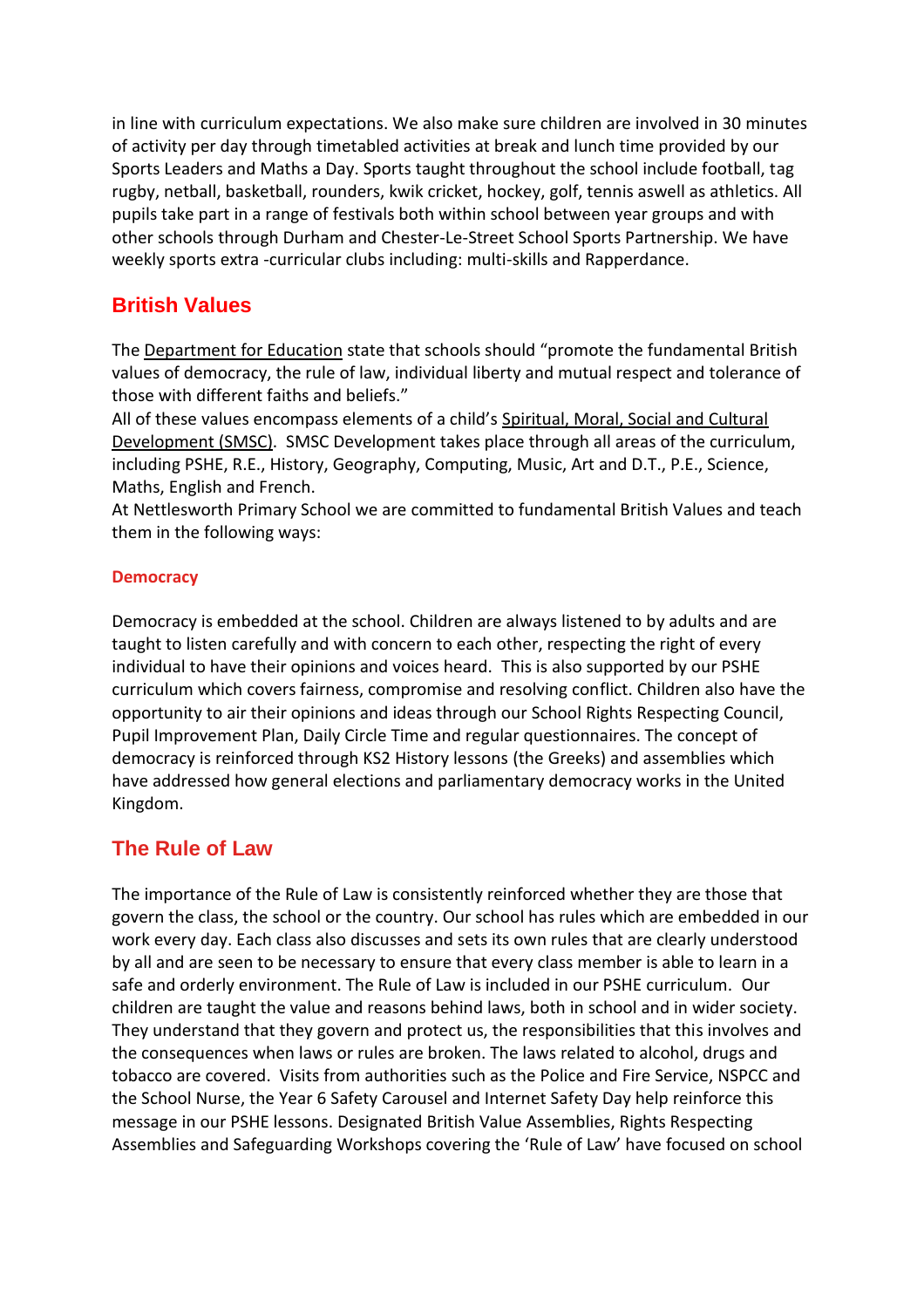issues such as lunchtime rules, why washing your hands is important and how the legal system works.

# **Individual Liberty**

Within school, children are actively encouraged to make choices, knowing that they are in a safe and supportive environment. As a school we educate and provide boundaries for our children to make choices safely, through the provision of a safe environment and an empowering education. Our children are encouraged to know, understand and exercise their rights, responsibilities and personal freedoms, linked to the United Nations Convention on the Rights of the Child, and are advised how to exercise these safely; examples of this can be clearly seen in our e-safety Computing and PSHE lessons. Whether it is through choice of challenge, of how they record information, or of participation in our numerous extra- curricular activities, our children are given the freedom to make choices. Assemblies and PSHE lessons cover gender stereotypes, heroes of liberty (e.g. Martin Luther King), and the UN Convention.

# **Mutual Respect**

Our children know and understand that it is expected that respect is shown to everyone, whatever differences we may have. We have a multi-cultural school community and we are committed to developing respect for all cultures. We believe that this respect is fostered through PSHE lessons (focussing on families, caring and respectful relationships in real life and online) and in RE. As well as developing intercultural understanding through the vehicle of Primary Languages, our Peer Mentor programme in Year 4 encourages mutual respect of our diversity.

# **Tolerance of those with Different Faiths and Beliefs**

Our core values ensure tolerance of those who have different faiths and beliefs. At Nettlesworth Primary School we have children from a variety of religious backgrounds, including those with no religion. We enhance children's understanding of different faiths and beliefs through Religious Education, PSHE work and learn about other places of worship to deepen understanding of different celebrations and beliefs. These are studied in depth, with visitors being invited into our school to enrich and extend understanding. The History curriculum in Year 5 and 6 covers the important issue of the Holocaust and the effect of a system which lacked such tolerance. KS1 and KS2 assemblies show examples of people showing tolerance of those with different faiths and beliefs.

All of these values encompass elements of a child's [Spiritual, Moral, Social and Cultural](https://www.smscqualitymark.org.uk/what-is-smsc/)  [\(SMSC\) Development](https://www.smscqualitymark.org.uk/what-is-smsc/) . SMSC Development takes place through all areas of the curriculum, including PSHE, R.E., History, Geography, Computing, Music, Art and D.T., P.E., Science, Maths, English and French.

**Growth Mindset**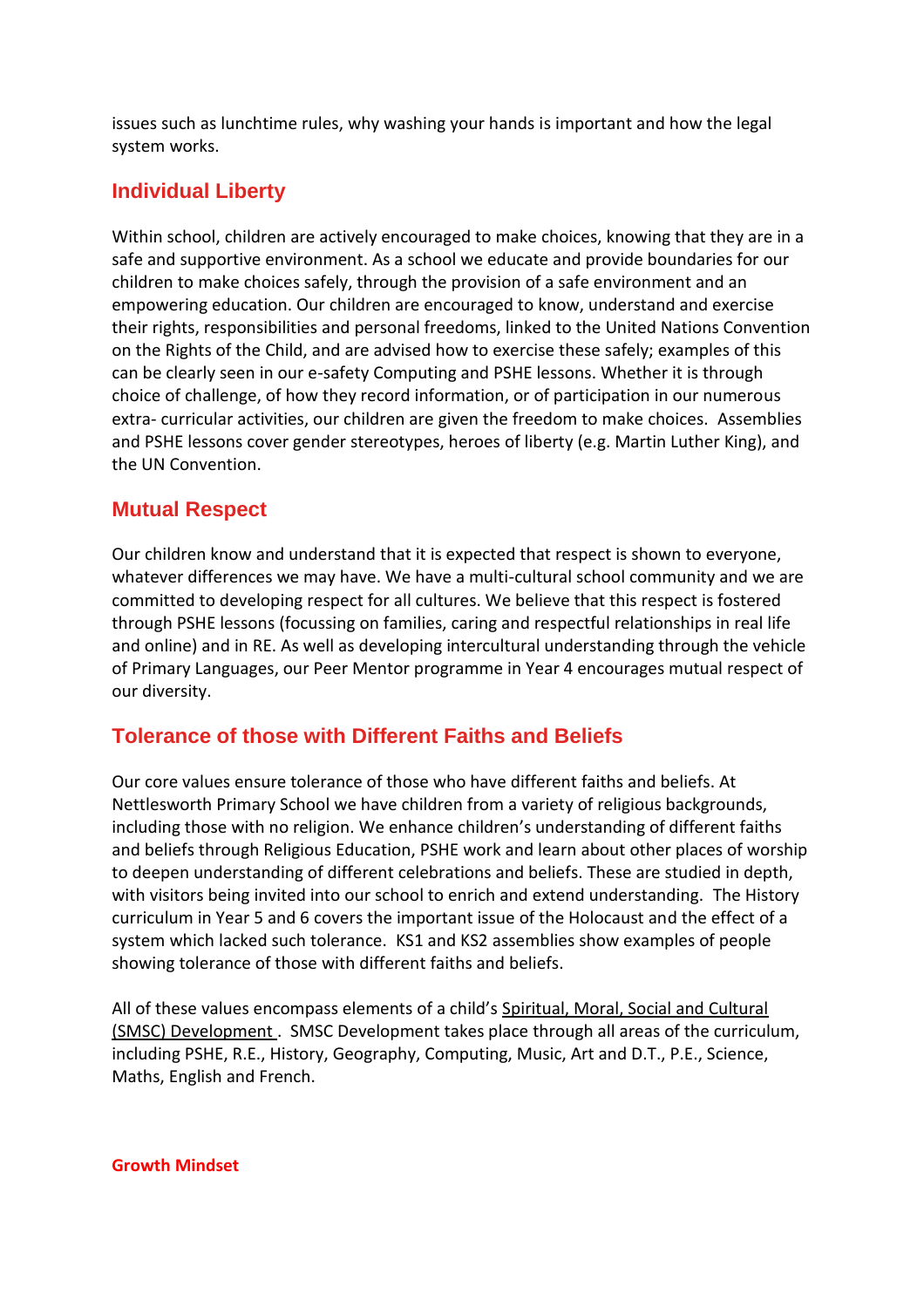At Nettlesworth Primary School, we know that pupils who have a positive attitude towards their learning will make good progress and be successful. Consequently, instilling all our pupils with 'growth mindsets' has become a key priority for the school from January 2018. We have introduced the theories of Dr Carol Dweck to staff and pupils and are determined to embed its ideas within our school ethos.

We want all our pupils to relish challenges, embrace their mistakes as part of the learning process, value the importance of effort, respond carefully to feedback and take inspiration from others. This will help them to achieve, not only with us, but also in their future lives as adults.

We are very excited about the prospect of nurturing a growth mindset culture at Nettlesworth Primary School. Please see the Growth Mindset presentation shown to parents.

#### **Encouraging children to become confident and resilient learners**

Learn, explore and grow together. This is what we embed in all of our pupils here at Nettlesworth Primary School. We know that in order to fulfil the potential of our pupils and encourage them to become confident and resilient learners we, as a team of parents and staff, need to be modelling the mindset of a learner who is not afraid of making mistakes but who thrives upon them, knowing that this is all part of the learning process. The way in which we encourage children to learn and explore is vital to their success, not only at school but at home as well.

At Nettlesworth, we consistently endeavour to challenge and develop the attitudes of all pupils and staff towards learning by considering what makes a successful learner. We have dedicated sessions in class to address what kind of learners we want to be and how we can positively approach challenges inside and outside the classroom. The school is buzzing with talk of perseverance, challenge, risks and celebrating mistakes.

Central to this attitude and approach to learning, are the theories and proven evidence of Growth Mindset. This is a term coined by psychologist Carol Dweck and her research has identified the characteristics of learners with a fixed and a growth mindset: